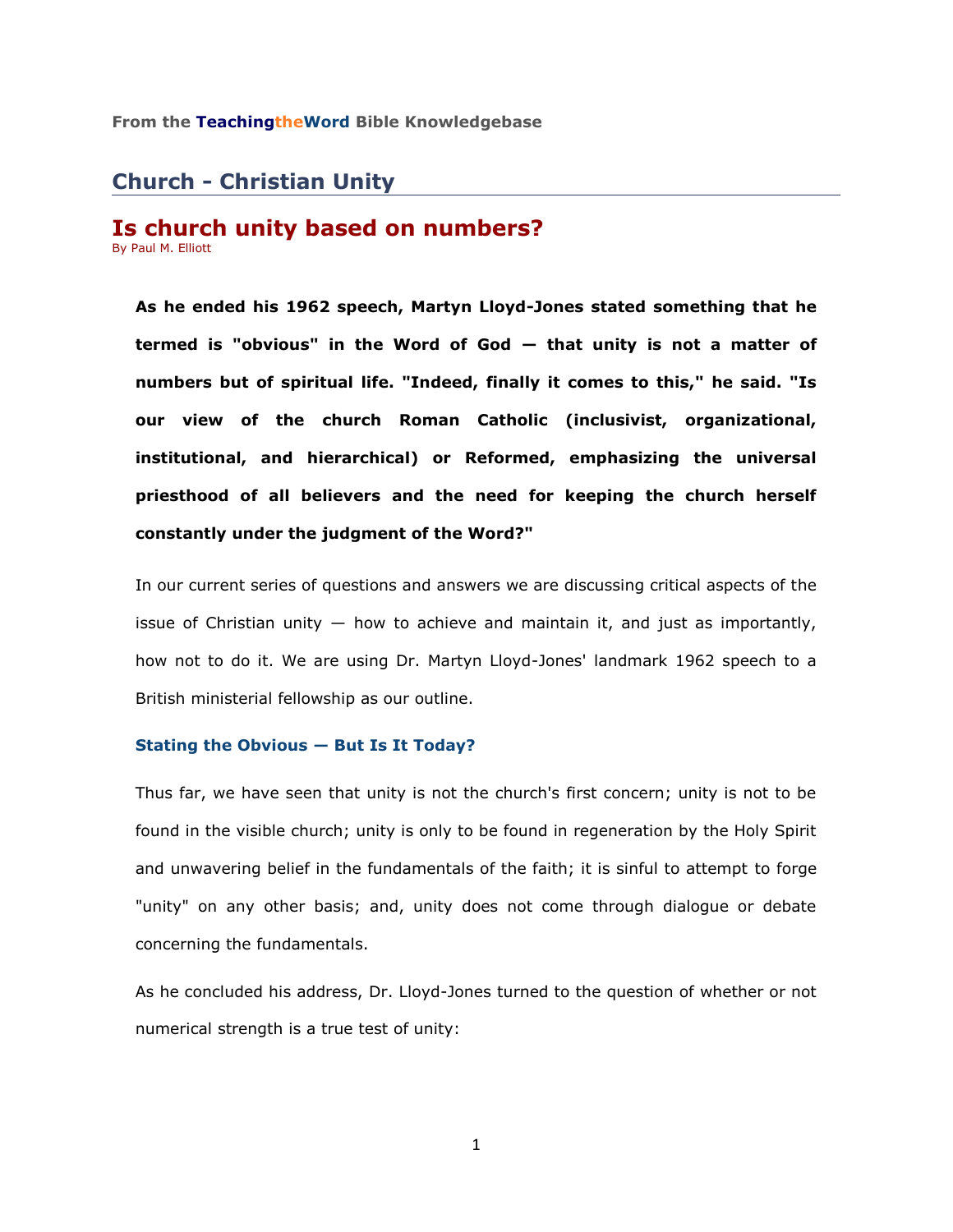8. Unity must obviously never be thought of primarily in numerical terms, but always in terms of life. Nothing is so opposed to the Biblical teaching as the modern idea that numbers and powerful organization alone count. It is the very opposite of the great biblical doctrine of "the remnant," stated, for instance, so perfectly by Jonathan to his armour-bearer as they faced alone the hosts of the Philistines, in the words: "Come, and let us go over unto the garrison of these uncircumcised: it may be that the Lord will work for us: for there is no restraint to the Lord to save by many or by few" (I Samuel. 14:6). Still more strikingly, perhaps, is it taught in the incident of Gideon and the Midianites, where we read of God reducing the army of Israel from 3,000 to 300 as a preliminary to victory (Judges 7).

God has done His greatest work throughout the centuries through remnants, often even through individuals. Why is it that we forget Micaiah the son of Imlah, and Jeremiah, and Amos, John the Baptist, the mere twelve disciples; and Martin Luther standing alone defying some twelve centuries of tradition and all the power of a mighty church? This is not to advocate smallness or exclusiveness as if they had some inherent merit; but it is to suggest that the modern slavish attitude to bigness and organization cuts right across a central biblical emphasis. Indeed it suggests ignorance of, and lack of faith in, the power of the Holy Spirit.

## **"The Greatest Need of the Hour"**

Martyn Lloyd-Jones concluded with this challenge to his audience of Evangelical ministers:

9. The greatest need of the hour is a new baptism and outpouring of the Holy Spirit in renewal and revival. Nothing else throughout the centuries has ever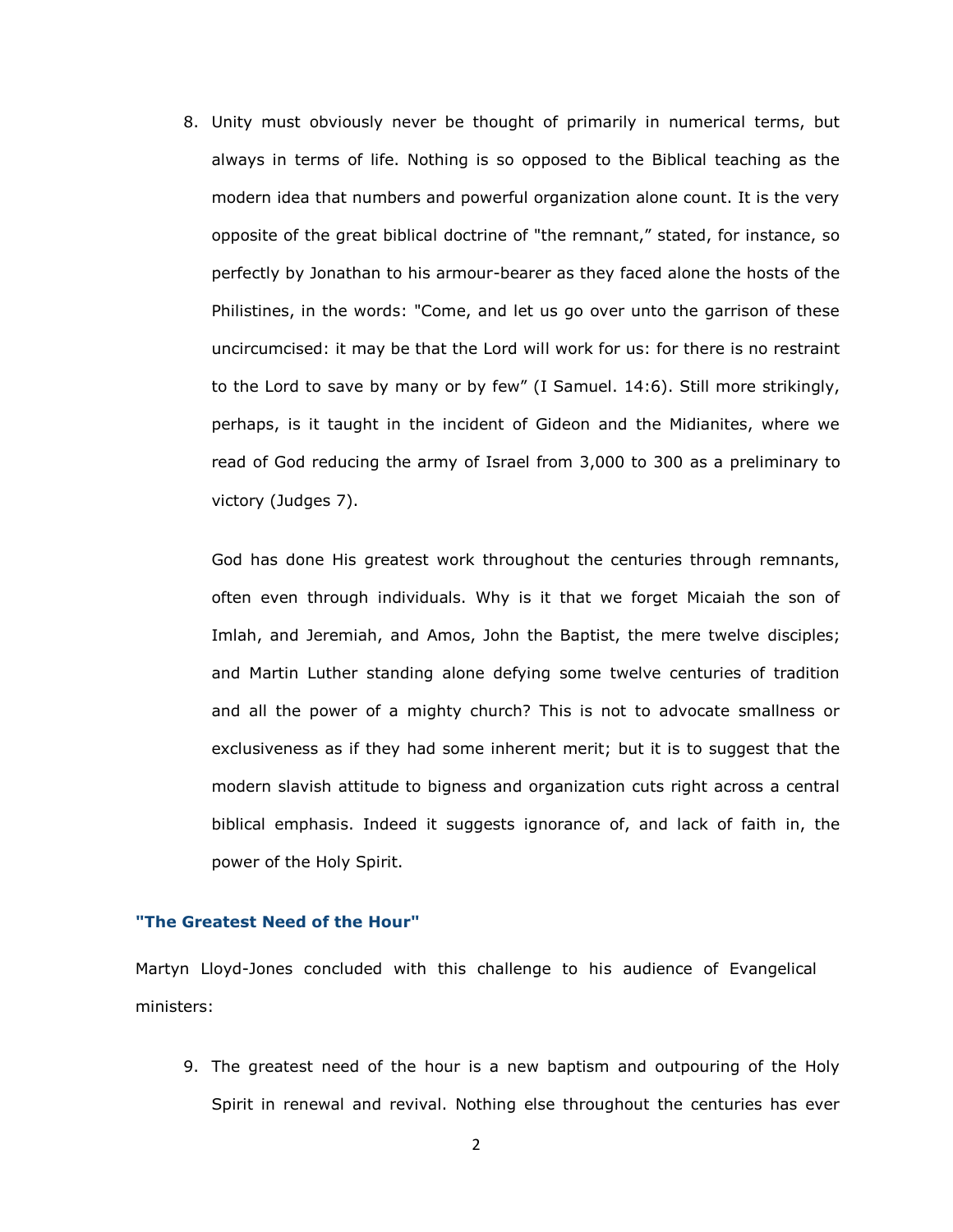given the church true authority and made her, and her message, mighty. But what right have we to pray for this, or to expect that He will honour or bless anything but the truth that He Himself enabled the authors of the Old Testament and the New Testament to write? To ask Him to do so is not only near blasphemy but also the height of folly. Reformation and revival go together and cannot be separated. He is the Spirit of truth, and He will honour nothing but the truth. The ultimate question facing us these days is whether our faith is in men and their power to organize, or in the truth of God in Christ Jesus and the power of the Holy Spirit. Let me put it another way: Are we primarily concerned about the size of the church or the purity of the church, both in doctrine and in life? Indeed, finally it comes to this: Is our view of the church Roman Catholic (inclusivist, organizational, institutional, and hierarchical) or Reformed, emphasizing the universal priesthood of all believers and the need for keeping the church herself constantly under the judgment of the Word?

### **Mixed Reaction**

How was Dr. Lloyd-Jones' message received? Some heartily agreed with him. But among the vast majority of self-described Evangelicals, his message fell on deaf ears. Some even rebuked him publicly for taking such a stand. In our *final article* in this series, we shall examine that mixed reaction nearly fifty years ago, and some parallels in our time.

### **References:**

1. D. Martyn Lloyd-Jones, "The Basis of Christian Unity," in Knowing the Times: Addresses Delivered on Various Occasions 1942-1977 (Edinburgh: Banner of Truth Trust, 1989), 163-164.

3